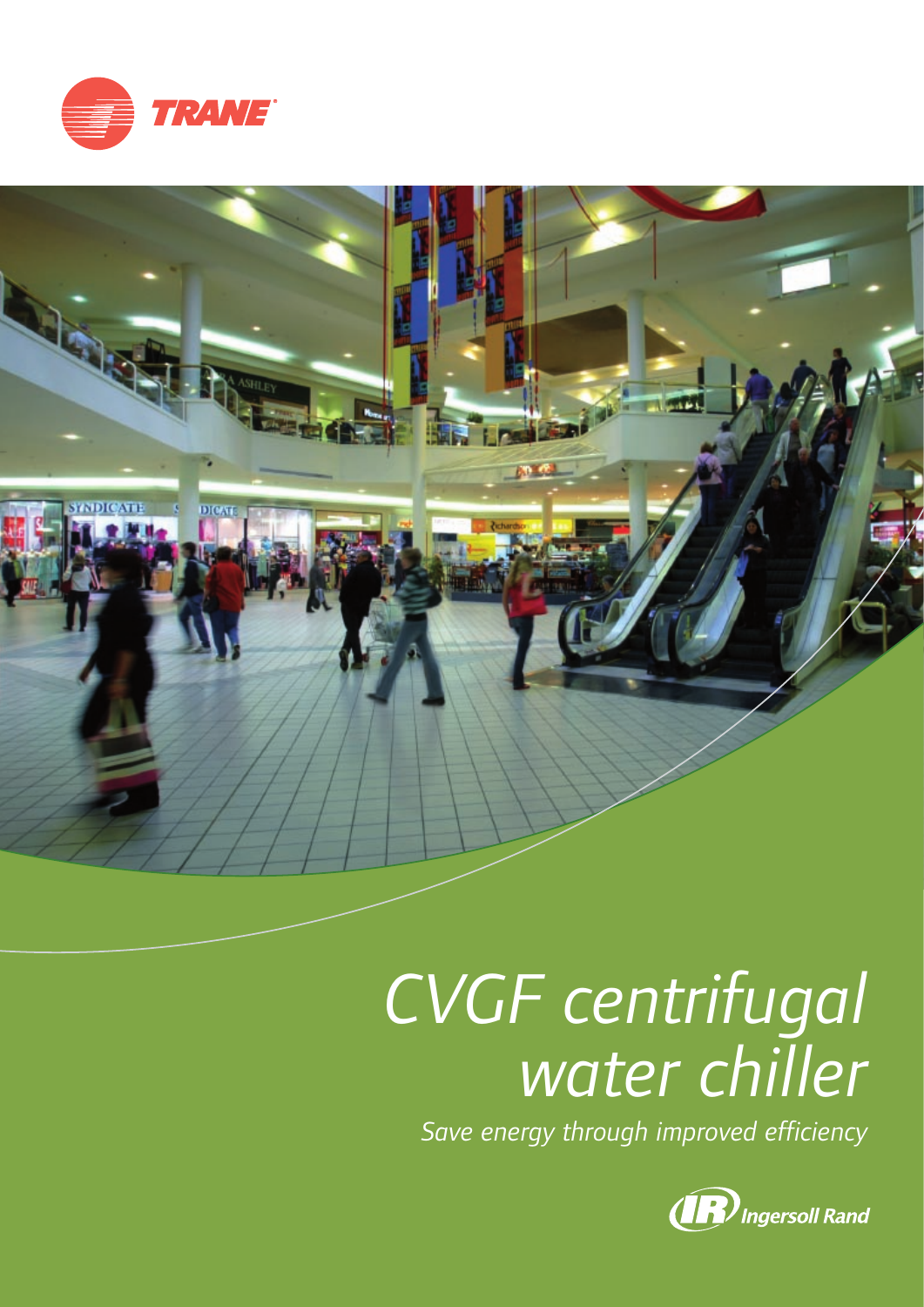## *Proven technology meets high expectations*



Trane has been designing and manufacturing watercooled centrifugal chillers since 1938, with over 65,000 Trane centrifugal chillers in operation around the world today.

The gear-driven centrifugal water chiller design was introduced by Trane in 1976, and its performance has been proven in thousands of installations since then. Trane continuously improves its technology to deliver better chiller performance, while the CVGF achieves unprecedented levels of reliability and energy efficiency.

#### Owners want more

Building owners want efficient air conditioning systems that contribute to operational cost savings, while delivering an improved level of reliability. Around the world, one company is widely recognized for its ability to meet that challenge: Trane, providing industry-leading air conditioning systems for nearly 100 years.

Whether it's a high-rise in Singapore or a mall in Madrid, Trane has the technology to keep buildings and occupants cool and comfortable.

#### The CVGF centrifugal chiller

Ideal for comfort and process-cooling applications in office buildings, hospitals, schools, hotels, retail stores and industrial buildings, the CVGF chiller represents the newest generation of gear-driven centrifugal water-filled chillers from Trane. It operates with HFC-134a refrigerant. And it can be computeroptimized to deliver low first cost, low operating cost, and meet critical performance criteria for specific applications. The CVGF computer selection program is certified in accordance with ARI Standard 550/590.

Your Trane sales engineer can help you select a CVGF chiller that is ideally suited to fulfill the requirements of your specific project.

#### Reliability made simple

When it comes to chillers, simplicity is the key to reliability. No one knows that better

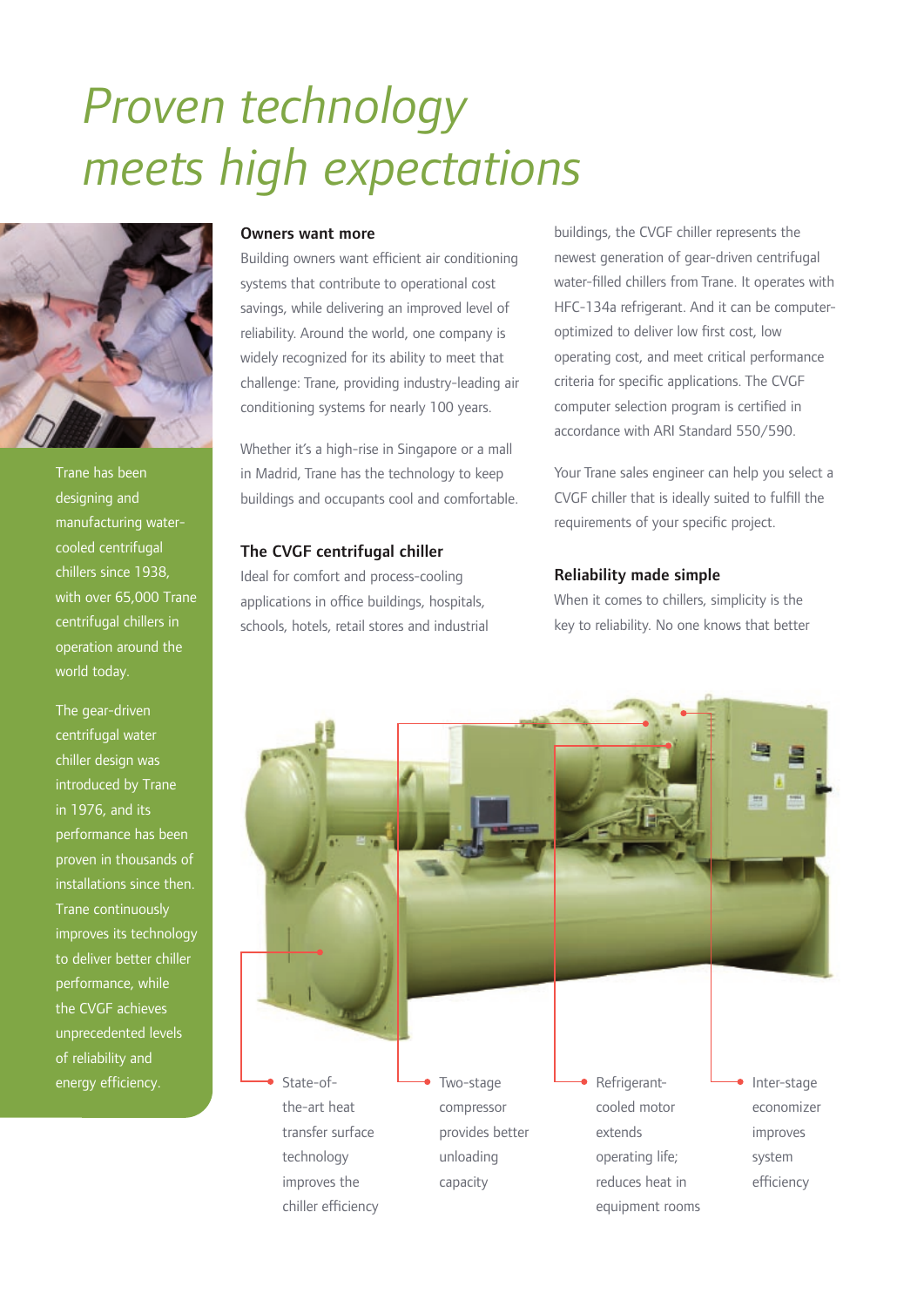

than Trane: the tens of thousands of Trane centrifugal chillers that are in place and operating smoothly every day provide worldwide evidence that Trane designs equipment that is made to last.

In developing the CVGF chiller, Trane stayed true to its design philosophy.

- Surrounding the motor with liquid refrigerant keeps it uniformly cool
- $\cdot$  The calibrated, fixed-orifice refrigerant expansion system – free of moving parts – ensures efficient and reliable evaporator operation
- A simple and reliable integral lubrication system extends operational life

#### Cost-saving efficiency

Chiller efficiency is only relevant if it reduces the utility bill for a building owner. The CVGF chiller was developed to deliver cost-saving efficiency by adding innovative features to proven Trane technology.

- Inter-stage economizer improves efficiency by injecting refrigerant gas into the second compressor stage
- Evaporator uses a patented new refrigerant distribution system
- Evaporator and condenser use the latest heat-transfer technology
- Optimized inlet-guide vanes and impellers improve cycle efficiency

#### Environmentally-sensitive refrigerant and design

The 134a refrigerant used in the CVGF chiller is chlorine-free with an Ozone Depletion Potential (ODP) equal to zero. Of course, ODP is not the only environmental aspect to consider. The CVGF chiller is also designed to minimize the risk of leaks. It reduces both direct and indirect greenhouse gas effects.

• New refrigerant distribution system reduces the amount of refrigerant used

- Innovative oil sump, integrated into the compressor/motor, eliminates vent and drain lines –further minimizing the risk of leaks
- Simplified design reduces the number of joints by 30% over previous designs
- Beaded flat-gasket technology (instead of O-rings ) reduces system susceptibility to leaks

#### **Tracer** AdaptiView™ **Controls** Get a better view into chiller operations.



- At-a-glance status: Easy-to-read color display shows key operating parameters of major chiller components.
- Intuitive navigation: Operators have easy access to data and alarms for quick and accurate response and resolution.
- Reports: Performance data is summarized to simplify interpretation.
- Graphs: Visually-conveyed trend data supports troubleshooting  $\overline{D}$ and helps fine-tune performance.
- Adaptive controls™: Algorithms built into Tracer AdaptiView™ controls pre-empt chiller disruptions during rapidly changing conditions.
- Open protocol flexibility: Supports BACnet, Lontalk, and Modbus with no gateways.
- Adjustable viewing angle: Ergonomic arm provides easy access for operators working in close quarters.
- Water-and weather- resistance: Optional cover protects the unit from cleaning overspray and allows it to be mounted outdoors.
- Programmable security: Access can be limited to designated, qualified staff members.
- 24 selectable languages: Built-in language conversion feature means every Tracer AdaptiView™ is ready for global deployment.